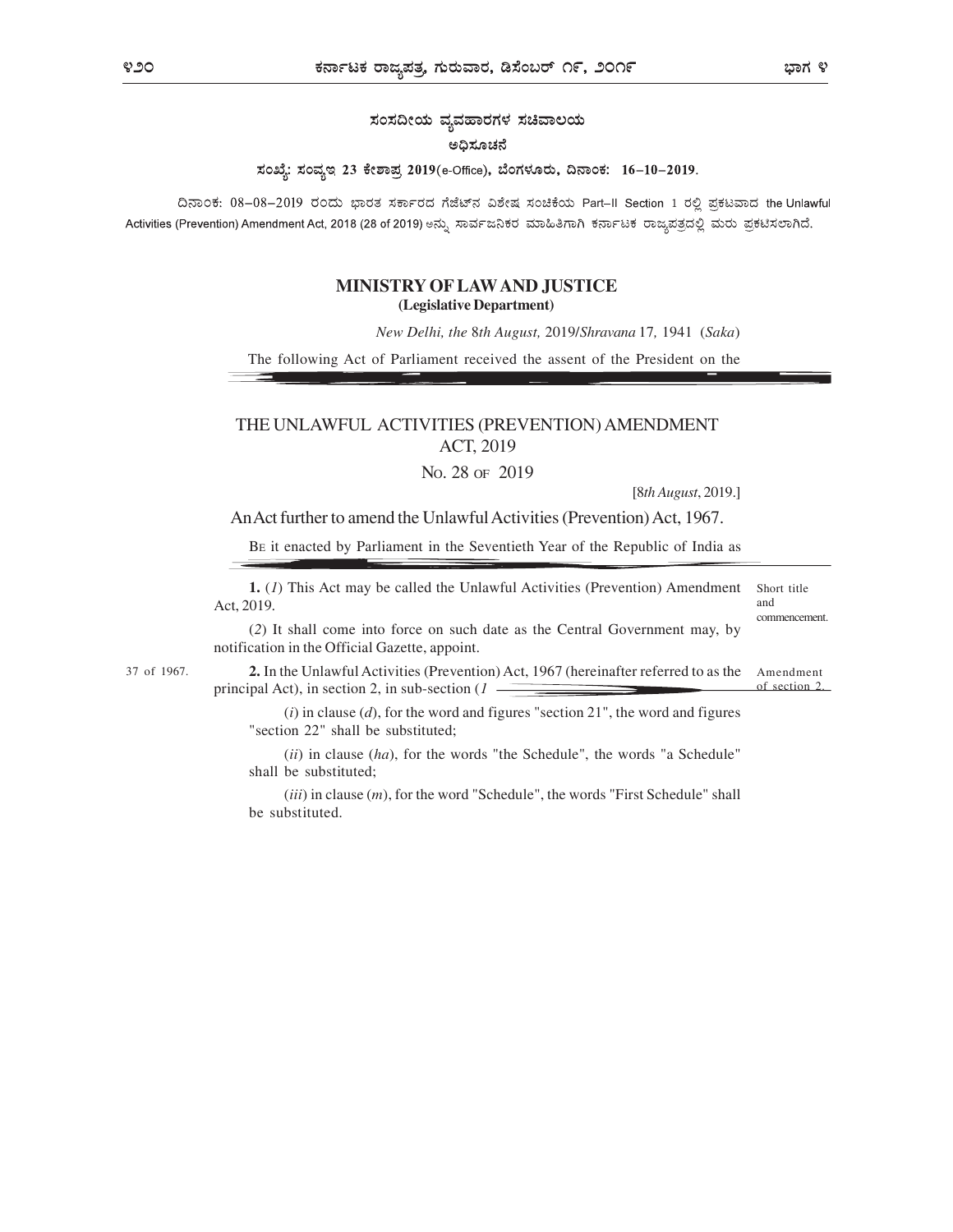Amendment 3. In section 25 of the principal Act, in sub-section  $(I)$ , for the words "in which of section 25. such property is situated, make an order", the words "in which such property is situated, or where the investigation is conducted by an officer of the National Investigation Agency, with the prior approval of the Director General of National Investigation Agency, make an order" shall be substituted.

Chapter VI.

Amendment 4. In Chapter VI of the principal Act, for the Chapter heading, the following of heading of Chapter heading shall be substituted, namely:—

#### "TERRORIST ORGANISATIONS AND INDIVIDUALS".

of section 35.

Amendment 5. In section 35 of the principal Act,—

 $(i)$  in sub-section  $(I)$ ,-

 $(A)$  in clause  $(a)$ , after the words "First Schedule", the words "or the name of an individual in the Fourth Schedule" shall be inserted;

 $(B)$  in clause  $(b)$ , after the words "United Nations", the words "or the name of an individual in the Fourth Schedule" shall be inserted;

 $(C)$  in clause  $(c)$ , after the words "First Schedule", the words "or the name of an individual from the Fourth Schedule" shall be inserted;

 $(D)$  in clause  $(d)$ , after the words "First Schedule", the words "or the Fourth Schedule" shall be inserted;

 $(ii)$  in sub-section (2), for the words "an organisation only if it believes that it is", the words "an organisation or an individual only if it believes that such organisation or individual is" shall be substituted;

 $(iii)$  in sub-section  $(3)$ , for the words "an organisation shall be deemed to be involved in terrorism if it", the words "an organisation or an individual shall be deemed to be involved in terrorism if such organisation or individual" shall be substituted.

of section 36.

Amendment **6.** In section 36 of the principal  $Act$ ,  $\rightarrow$ 

 $(i)$  in the marginal heading, for the words "a terrorist organisation", the words "terrorist organisation or individual" shall be substituted;

(ii) in sub-section  $(1)$ , for the words "an organisation from the Schedule", the words "an organisation from the First Schedule, or as the case may be, the name of an individual from the Fourth Schedule" shall be substituted;

 $(iii)$  in sub-section  $(2)$ ,—

 $(A)$  in clause  $(b)$ , for the words "Schedule as a terrorist organisation", the words "First Schedule as a terrorist organisation, or" shall be substituted;

(B) after clause (b), the following clause shall be inserted, namely:—

 $\Gamma(c)$  any person affected by inclusion of his name in the Fourth Schedule as a terrorist.";

 $(iv)$  in sub-section  $(5)$ , for the words "an organisation from the Schedule", the words "an organisation from the First Schedule or the name of an individual from the Fourth Schedule" shall be substituted;

 $(v)$  in sub-section  $(6)$ , after the words "an organisation", the words "or an individual" shall be inserted;

(vi) in sub-section (7), for the word "Schedule", the words "First Schedule or the name of an individual from the Fourth Schedule" shall be substituted.

Amendment **7.** In section 38 of the principal Act, in sub-section  $(I)$ , in the proviso, in clause (b), for the word "Schedule", the words "First Schedule" shall be substituted. of section 38.